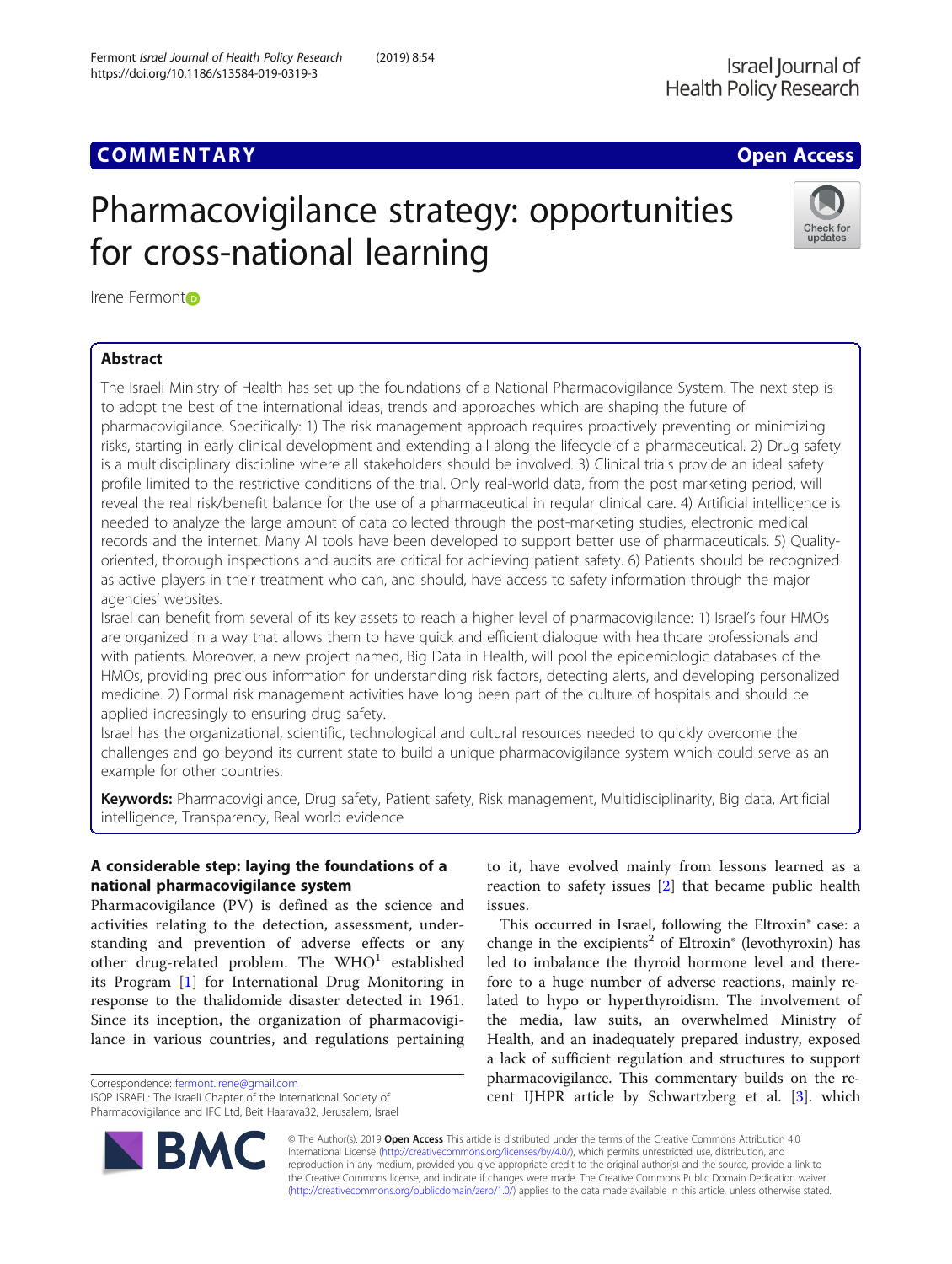describes this event and how it led the Ministry of Health to develop a pharmacovigilance department and build a national pharmacovigilance system.

The system required the creation of a new department and a new regulation on pharmacovigilance. Lessons were quickly learned from the EU and USA, and the main source of Israeli Pharmacovigilance Procedure #6 is the European regulation  $[4, 5]$  $[4, 5]$  $[4, 5]$  $[4, 5]$ . True pharmacovigilance would require a new nationwide culture centered on the patient.

As is the case everywhere, the main requirements of the Israeli system are aimed at the pharmaceutical industry, and the industry has understood the need to reach international standards. Continuing education and courses were implemented in several universities to train professionals and build this new discipline. Furthermore, the Israeli regulatory requirement for the role of Qualified Persons for Pharmacovigilance (QPPV) applied not only to industry, but also to each of the medical centers and HMOs.

With the latest Israeli regulation requiring the pharmaceutical industry to implement RMPs (Risk Management Plans) for high-risk products, the Israeli Ministry of Health is taking a new and important step toward international standards.

The creation of the Israeli Chapter of the ISOP (International Society of Pharmacovigilance) [[6\]](#page-4-0) has coincided with the setup of the new pharmacovigilance era in Israel, with the mission to foster drug safety through education and research, in full support of the Israeli regulators' actions [\[7](#page-4-0)].

The basis for a sound pharmacovigilance system has been established. The next step for Israel is to reach, and possibly exceed, the level of the advanced countries. Not only does Israel have the means to build a unique model, it has various strengths in its healthcare system that can help make this happen.

#### The current trends shaping the future of pharmacovigilance

The last 20 years have seen a tremendous evolution of pharmacovigilance concepts. However, adverse drug reactions remain the 4th to 5th leading causes of death in USA [\[8\]](#page-4-0) and Europe, and their numbers are increasing. The following subjects, discussed regularly in scientific conferences and journals, are laying out the pharmacovigilance of tomorrow; they should now be adopted by Israel.

#### Risk management: a change of paradigm

The risk management approach has brought a change of paradigm from passive data collection to proactive detection by the industry of potential risks and thorough evaluation of identified risks [[9](#page-4-0)–[11\]](#page-4-0). The approach also requires proposing actions to prevent or minimize the

risks. Risk management is meant to be the common thread throughout the pharmacovigilance processes. One must always have in mind the question of how to prevent or to minimize the risk to patients. "THINK ACTION" is the motto when analyzing each individual case of adverse event, during the analysis of aggregate data in periodic reports, or when a new safety signal<sup>3</sup> arises.

Risk management is holistic and should be implemented all along the life cycle of a product, from early clinical development to the post-marketing period [[12\]](#page-4-0) . It has taken more than a decade for this risk management approach to become the standard way of thinking for professionals in industry and authorities, in the EU, USA, and elsewhere in the world. Now, an extensive educational program must be established in Israel to achieve this paradigm shift. The several decades' experience in risk management in Israeli medical centers, created to address any kind of medical risk, should provide fertile ground for quickly learning how to apply it in drug safety. This will necessitate that the link between risk management units in hospitals and the risk management approach to drug safety will be clearly identified and cross-fertilized.

#### Multidisciplinarity

The regulations we have mentioned are designed for organising the relationships and requirements between regulatory authorities and industry. Even if risk management activities are meant to involve all stakeholders, including healthcare professionals, patients, and health funds, the obligations have weighed only on the pharmaceutical industry. Much of the necessary experience and knowledge are located within the industry, while healthcare professionals had neither obligations nor awareness of risk management plans. In reality, the direct involvement of healthcare professionals, patients, and HMOs in risk management plans has been minimal.

Pharmacovigilance has remained limited far too much to experts and to clinical pharmacologists or clinical pharmacists. It is a common understanding in other high-risk industries, such as aeronautics and nuclear power, that management of risks can only be efficient when applied by a multidisciplinary team and considered across the entire system. Healthcare systems are still lagging behind, and the healthcare professions continue to act in silos. The future of pharmacovigilance lies in its becoming truly multidisciplinary. [\[13](#page-4-0), [14](#page-4-0)]

ISMP, the Institute for Safe Medication Practices [[15](#page-4-0)] has been working for 30 years with the U.S. Food and Drug Administration to prevent medication errors. They have designed tools and alert systems targeted at industry, healthcare professionals, hospital staff, lay communities and government authorities. The Safe Practices Self-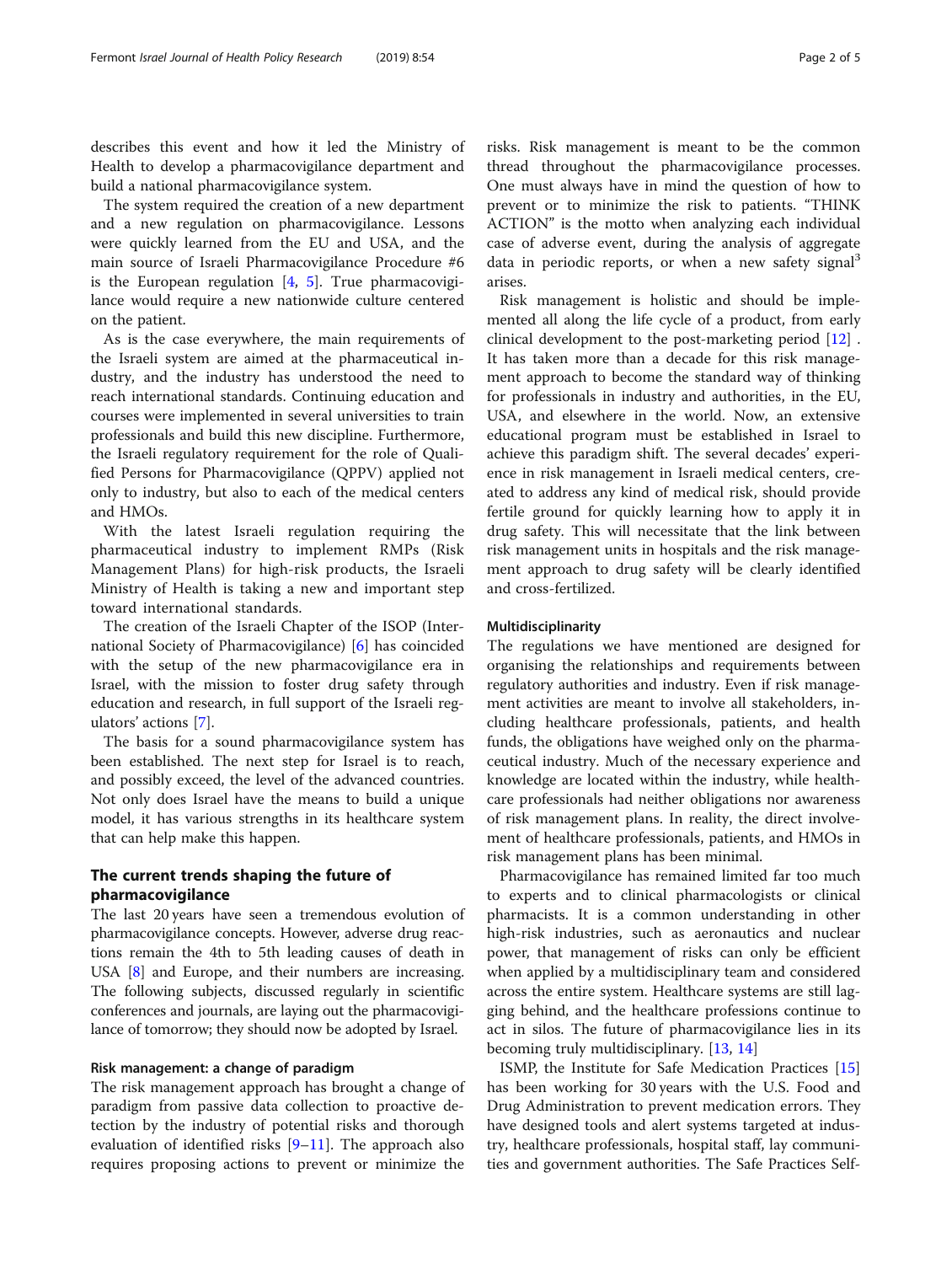#### Stamp

The System Theoretic Accident Model and Procedures (STAMP) [\[16](#page-4-0)], developed at MIT by Nancy Leveson, proposes a new model for analyzing a wide and complex system at the macro level, which was first applied to the aeronautics and the petroleum industries..' System safety is the part of system engineering that uses modeling and analysis to identify hazards and to design the system to eliminate or control them. STAMP is used as a safety engineering static and dynamic modeling and analysis approach to healthcare systems to provide a rigorous way to evaluate the efficacy of potential policy changes as a whole. System engineering techniques can be used in reengineering the system as a whole to achieve the system goals, including both enhancing the safety of current drugs while, at the same time, encouraging the develop-ment of new drugs.' [[17](#page-4-0)]

The Vioxx issue has been analyzed in articles and theses "to outline the interactions between the different pharmaceutical system components, identify the safety control structure in place and understand how this control structure failed to prevent the marketing of an unsafe drug which killed an estimated 27,000 people in the United States" [\[18](#page-4-0)]. This new approach could impact authorities in their policy making.

#### Real world evidence

It is clearly understood today that clinical trials take place under ideal conditions, and as a result clinical trials do not expose the true benefit/ risk profile of a drug. It is only during the wide and uncontrolled use of medications in the post-marketing period, that a more comprehensive benefit-risk balance is unveiled. It is a long and continuing process. This understanding has led to the need for real-world data, gathered through postmarketing studies and the use of pharmacoepidemiologic methods. Collection of real-world data is now expanding beyond the scientific field, through the search for unstructured safety information exchanged by patients on the internet via various forums and social media.

Additionally, Electronic Medical Records (EMRs), produce a huge amount of precious data which brings a more accurate and personalized understanding of a medicine's safety profile.

Risk minimization activities and public health decisions will be driven not only by science-based evidence but also by real-world evidence on medication utilization within specific populations, on the public health and environmental impact, and eventually on economic data.

#### AI integration and big data

Gathering and integrating these real-world data, outside of the usual scientific borders, require time for analysis beyond human capacity. This is where Artificial Intelligence (AI), is now developing rapidly [\[19\]](#page-4-0). In pharmacovigilance, AI is involved in providing support to physicians writing prescriptions, checking the patient's record and proposing the most appropriate treatment. AI can also monitor the patient's adherence. AI can detect adverse events and identify patterns in screening all hospital records together with social media, literature and more.

Israel has one of the highest number of start-ups dedicated to healthcare and drug safety in the world. Some of their tools are already implemented in leading medical centers in Israel, such as The Chaim Sheba Medical Center in Tel Hashomer. Leading the innovations beyond Israel's borders are companies such as Data2Life [[20\]](#page-4-0), Medaware [[21\]](#page-4-0), Mediseen [\[22](#page-4-0)], Vaica [\[23\]](#page-4-0) – all of which are proposing solutions currently used in large hospitals in Israel or abroad. .

#### Quality control

With the development of the international and harmonized regulation in pharmacovigilance, departments of inspection have been established in many countries [\[24](#page-4-0)]. An inspection program allows government to systematically check compliance of the pharmaceutical companies as well as medical centers running clinical trials. Industry has the obligation to perform periodic and systematic audits. This inspection programme is associated with robust enforcement penalties which dissuade industry from overlooking its obligations. In the EU, penalties for non-compliance could reach 5% of the total income of a pharmaceutical company. The Competent Authorities, are also submitted to the obligation of being audited by external and independent parties, to assess their efficiency in protecting the patients' safety.

Around the world, the accreditation process for medical centers includes compliance with pharmacovigilance regulations. This is also true in Israel. On the other hand, pharmacovigilance inspections of pharmaceutical companies still have to be developed in Israel. An inspection program is a necessary step for enforcing compliance and building a real safety culture, while raising the quality and efficiency of the whole pharmacovigilance system. The same should apply to the Israeli Ministry of Health's pharmacovigilance department, which should be audited by an independent party, mirroring FDA and EMA and other advanced authorities.

#### Transparency

Transparency has been a cornerstone since the European regulation of 2010, and it represents a cultural revolution.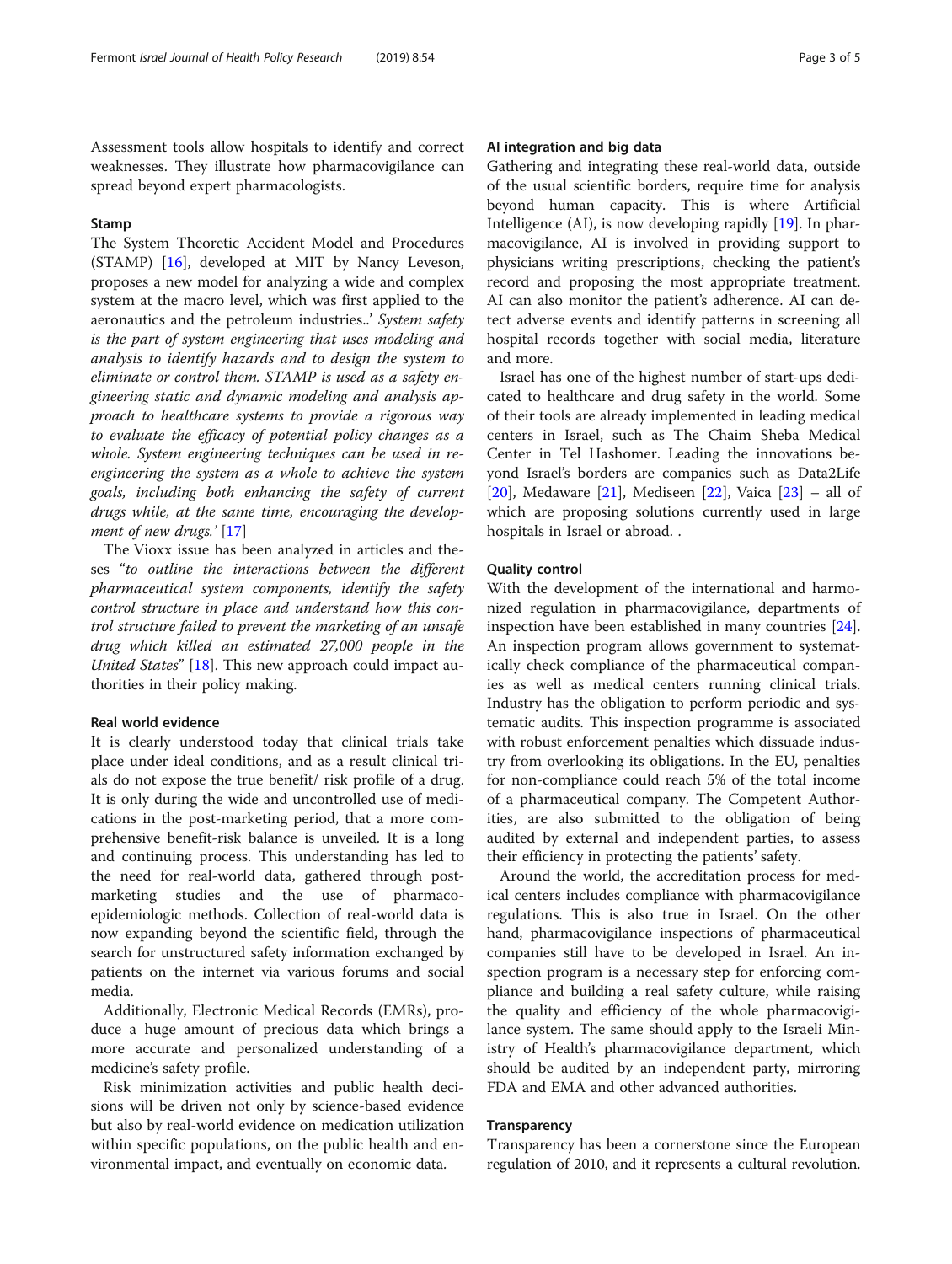From being strategic confidential data in the past, safety data are now largely shared and published in all languages through the 28 Member States in Europe. The same applies to the U.S. Food and Drug Administration. Major deficiencies following industry inspections, infringement procedures, penalties, judicial procedures, and fraud settlements with the U.S. Department of Justice, are immediately published online on the authorities' website. This, though, refers mainly to industry.

This level of transparency has not yet reached Israel, especially in the healthcare system. The proliferation of la suits has even led to a culture of opacity. The Knesset, Israel's parliament, is currently considering a new law to ensure strict independence between any investigative body and the healthcare system. Patients do not have easy access to their medical records, and the medical records are not always complete nor accurate. Awareness and concern regarding this issue are expressed by patients and medical associations [[25](#page-4-0)–[27](#page-4-0)], but unanimity is still far away. Solving this issue is crucial and will help to correct gaps and improve the whole system.

#### Israel's unique strengths and the next challenges

Israel, the Startup Nation, has the resources to overcome the challenges, with its built-in culture of entrepreneurship [[28\]](#page-4-0). Israel benefits from a combination of strengths which could lead to the building of a unique system of drug safety. From a country starting late to organize its pharmacovigilance system, Israel could become a leader and an example for other developed countries, including the most advanced ones.

Overcoming these challenges relies on two main pillars: its HMOs, and the risk management units in medical centers.

#### The national HMOs

For more than 20 years, the Israeli HMOs have had extensive databases including accurate epidemiological data on the whole Israeli population. This allows, potentially, the detection and analysis of safety signals as well identification of risk factors. The HMOs' organizational network allows bilateral exchange of information with healthcare professionals and patients. They could quickly advertise and implement public health decisions, nation-wide. However, the data owned by the four national HMOs are considered as their private property despite the impact they could have on public health. For historic reasons, the Ministry of Health has limited authority over accessing the data of the HMOs and imposing harmonized actions for risk prevention or minimization.

This asset, which is one of the most valuable of resources in Israel, is today far from being fully and effectively centralized; but the announcement in Davos by Israel's Prime Minister heralds a groundbreaking change. In March 2018, he announced the launching of a project costing one billion shekels "to make data about the state of health of its population available to researchers and private companies" [[29\]](#page-4-0). This means the merging of all the data of the HMOs.

What is presented today as a major tool for research and development and epidemiology can also prove immensely efficient for improving medication safety.

#### The risk management units

In medical centers are also involved in the detection of safety concerns from healthcare products, be they pharmaceuticals, medical devices or medical practices. Even if the first objective of these units has been to manage the medical center's legal liability for poor or fatal outcomes, they are also used in several medical centers for risk analysis and implementation of actions to prevent or minimize errors and risky situations. In addition, the remarkable Medical Simulation Center [[30](#page-4-0)] of Sheba-Tel Hashomer medical center created by Prof Amitai Ziv provides a means for healthcare professionals to learn safer practices.

The long experience and culture gained by Israel in risk management, not only in healthcare, is a strong asset that can be applied to pharmacovigilance: THINK ACTION is a motto which is a daily routine in Israel.

#### Conclusion

Converging voices are heard in Israel to move things forward and reach or exceed international standards in drug safety. These include the new patient safety associations [\[27\]](#page-4-0), the new Israeli Chapter of the International Society of Pharmacovigilance [[6,](#page-4-0) [7](#page-4-0)], plus voices from the pharmaceutical industry, managers of the medical centers, risk managers, general practitioners [\[26](#page-4-0)] and patient associations. The Ministry of Health should now make the decision to strengthen the authority and the resources of its pharmacovigilance system to ensure better patient safety.

Israel has all the organizational, scientific, technological and cultural resources to quickly overcome the challenges and build a uniquely strong pharmacovigilance system which could serve as an example for other countries.

#### **Endnotes**

WHO is the directing and coordinating technical agency for health within the United Nations system. It is responsible for providing leadership on global health matters, shaping the health research agenda, setting norms and standards, articulating evidence-based policy options, providing technical support to countries and monitoring and assessing health trends